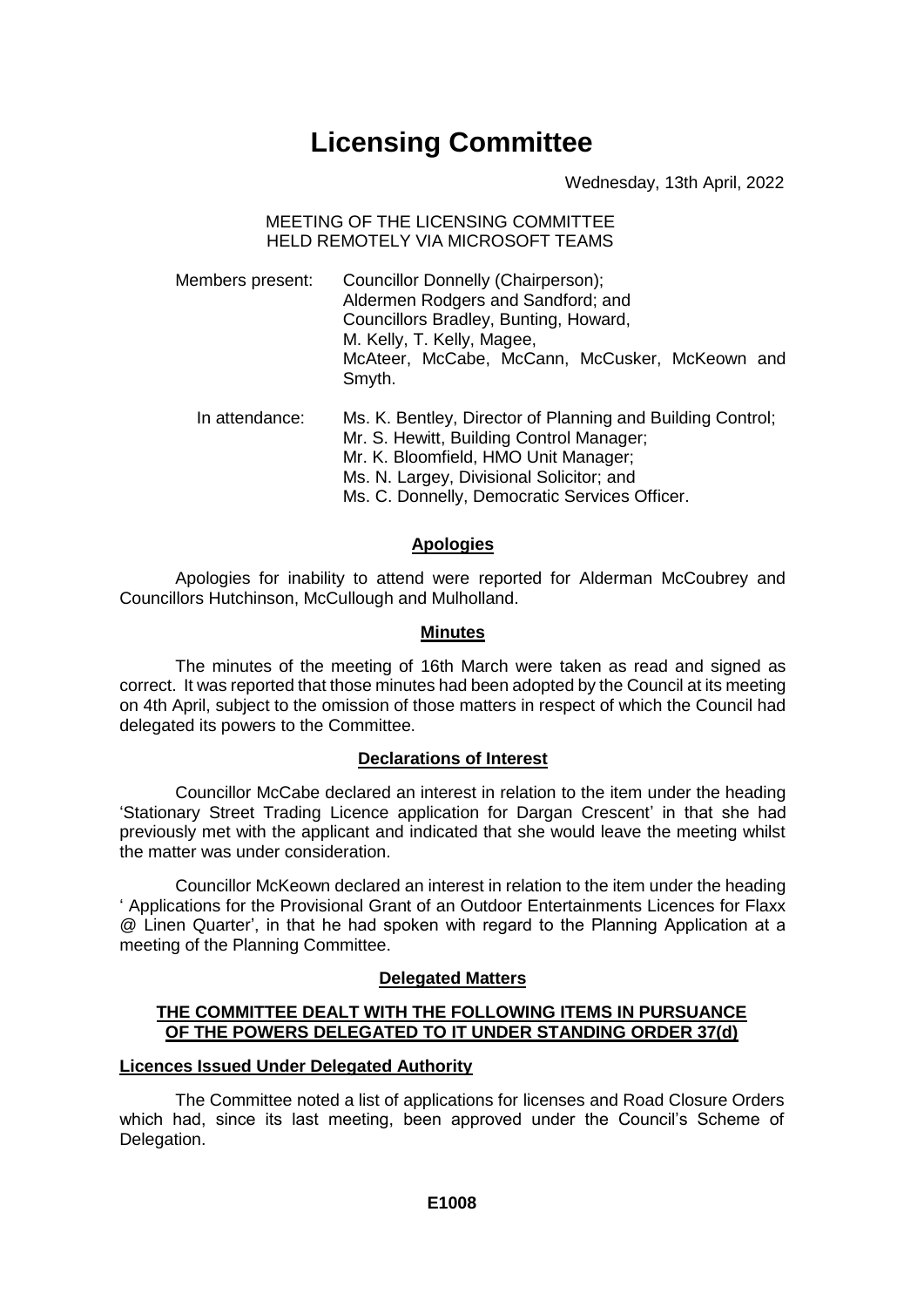## **Stationary Street Trading Licence application for Dargan Crescent**

The Building Control Manager informed the Committee that, following its decision of 19th January, 2022 that was minded to refuse to grant a Stationary Street Trading Licence application for Dargan Crescent, on the grounds that, due to misconduct or some other reason relating to trading activities, it deemed the applicant unsuitable to hold a licence. The applicant, Mr David Reilly, had been notified of the decision and informed that he would be permitted to make personal and written representation to the Committee within 21 days from the date of notice.

He advised the Committee that, subsequently, the applicant had verbally informed the Senior Licensing Officer that he did not wish to appeal the decision.

The Committee agreed to uphold its initial decision of 19th January 2022 and refused the grant of the Stationary Street Trading Licence.

#### **Application for the Provisional Grant of an Amusement Permit for Hollywood Bowl, Odyssey Pavilion, 2 Queens Quay**

The Building Control Manager reported that an application had been received from Hollywood Bowl for the provisional grant of an Amusement Permit which would consist of a 20-lane bowling alley, a licenced American diner style restaurant and bar and an amusement zone comprising of 12 amusement with prizes gaming machines with a maximum cash prize of £8.00, 64 amusement machines and four pool tables.

He informed the Members that, as the application did not include machines with a maximum cash prize of £25.00, admission would not be restricted to persons aged 18 years old or over and that the proposed opening hours were Monday to Saturday from 9am to 1am, and Sunday from 9am to 12am.

He pointed out that no representations had been received in response to a public notice of the application and that both the PSNI and NIFRS had no objections to the application. He added that a Building Regulations application had been submitted for alterations to the premises and that, should the Committee be minded to provisionally grant the application, the permit would not be declared final until all works had been completed and compliant with the Building Regulations.

The Building Control Manager outlined the evaluation of the application against the criteria contained within the Council's Amusement Permit Policy and stated that he did not consider the permit application to be contrary to the objectives and criteria of the policy.

The Committee agreed to grant the permit provisionally and to delegate authority to the Director of Planning and Building Control to issue the final permit on completion of all technical requirements.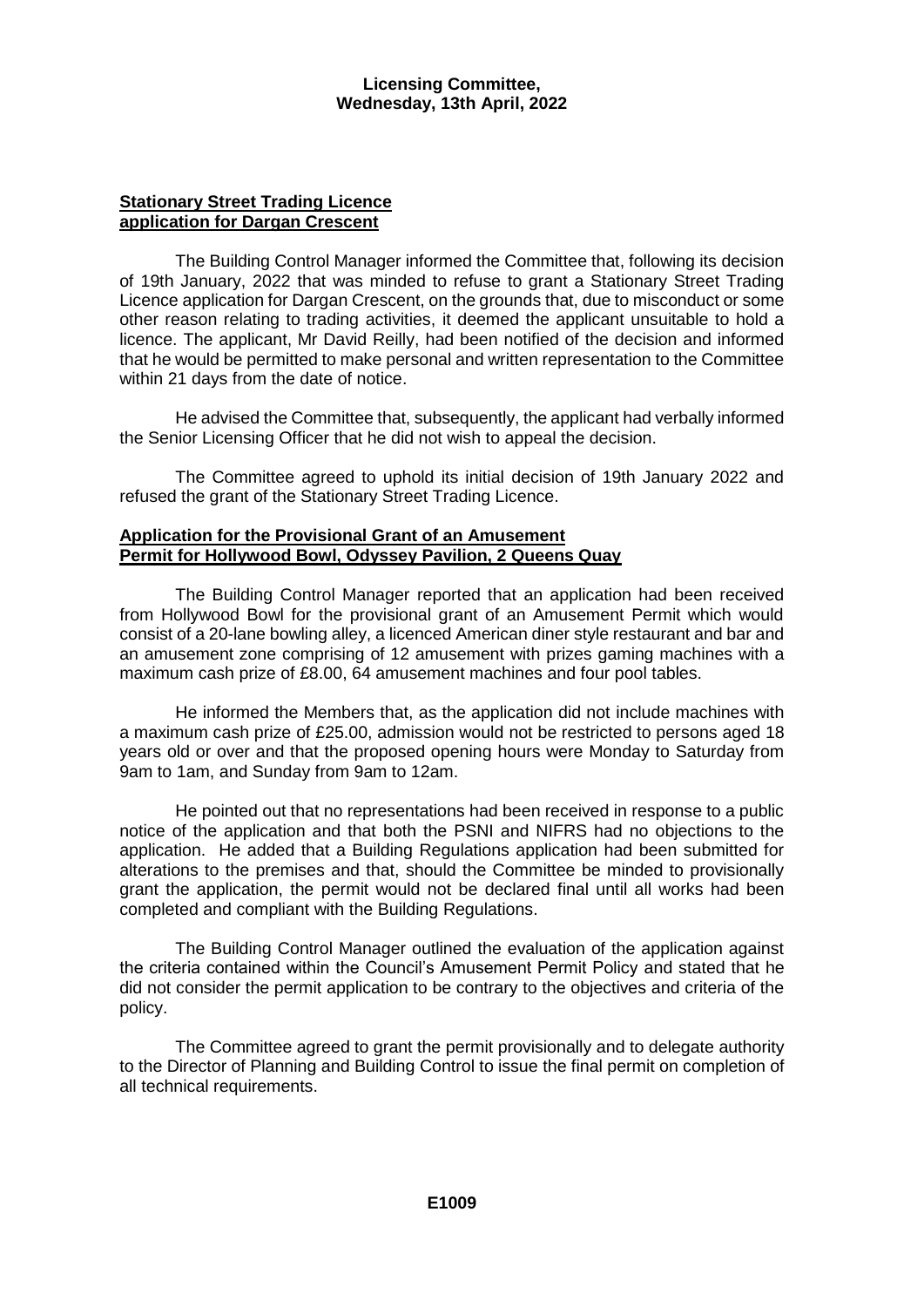## **Application for the Provisional Grant of An Outdoor Entertainments Licences for Flaxx @ Linen Quarter**

The Building Control Manager reported that an application had been received for the provisional grant of an Outdoor Entertainments Licence for Flaxx @ Linen Quarter, a newly constructed decking area situated on Brunswick Street, between James Street South and Franklin Street, on a section of road that had been formally closed by the Department for Infrastructure Roads to allow for the creation of a new public realm space.

He pointed out that, it had been proposed that entertainment would be provided with a maximum capacity of 500 persons on Monday to Saturday from 11.30am to 11.00pm and on Sunday from 12.30pm to 11.00pm.

He stated that no representations had been received in response to a public notice of the application and that both the PSNI and NIFRS had no objections to the application. He added that a Building Regulations application had been submitted for the construction of the new outdoor area and that, should the Committee be minded to provisionally grant the application, the licence would not be declared final until all works had been completed and compliant with the Building Regulations.

The Building Control Manager highlighted that the applicant had provided an acoustic report for the outdoor area to the Environmental Protection Unit for evaluation and that any necessary acoustic measures would be required to be implemented before the grant of the licence could be confirmed.

The Committee agreed to grant the application for the provisional licence and to delegate authority to the Director of Planning and Building Control to issue the final licence on completion of all technical requirements.

## **Application for the Provisional Grant of an Outdoor Entertainments Licences for Cargo @ T13, Titanic Quarter**

The Building Control Manager informed the Committee that an application had been received for the provisional grant of an Outdoor Entertainments License for Cargo @ T13, on Queen's Road, an outdoor events space located on the hardstanding areas to the front of the T13 facility at Titanic Quarter and would include a bar facility, restaurant and live music.

He pointed out that it had been proposed that entertainment would be provided with a maximum capacity of 4000 persons on Monday to Saturday from 11.30am to 11.00pm and Sunday from 12.30pm to 11.00pm.

He stated that no representations had been received in response to a public notice of the application and that both the PSNI and NIFRS had been consulted, but that no response had yet been received from either the NIFRS or PSNI. He added that the applicant had been asked to provide an acoustic report for the outdoor area for evaluation and any necessary acoustic measures would be required to be implemented, along with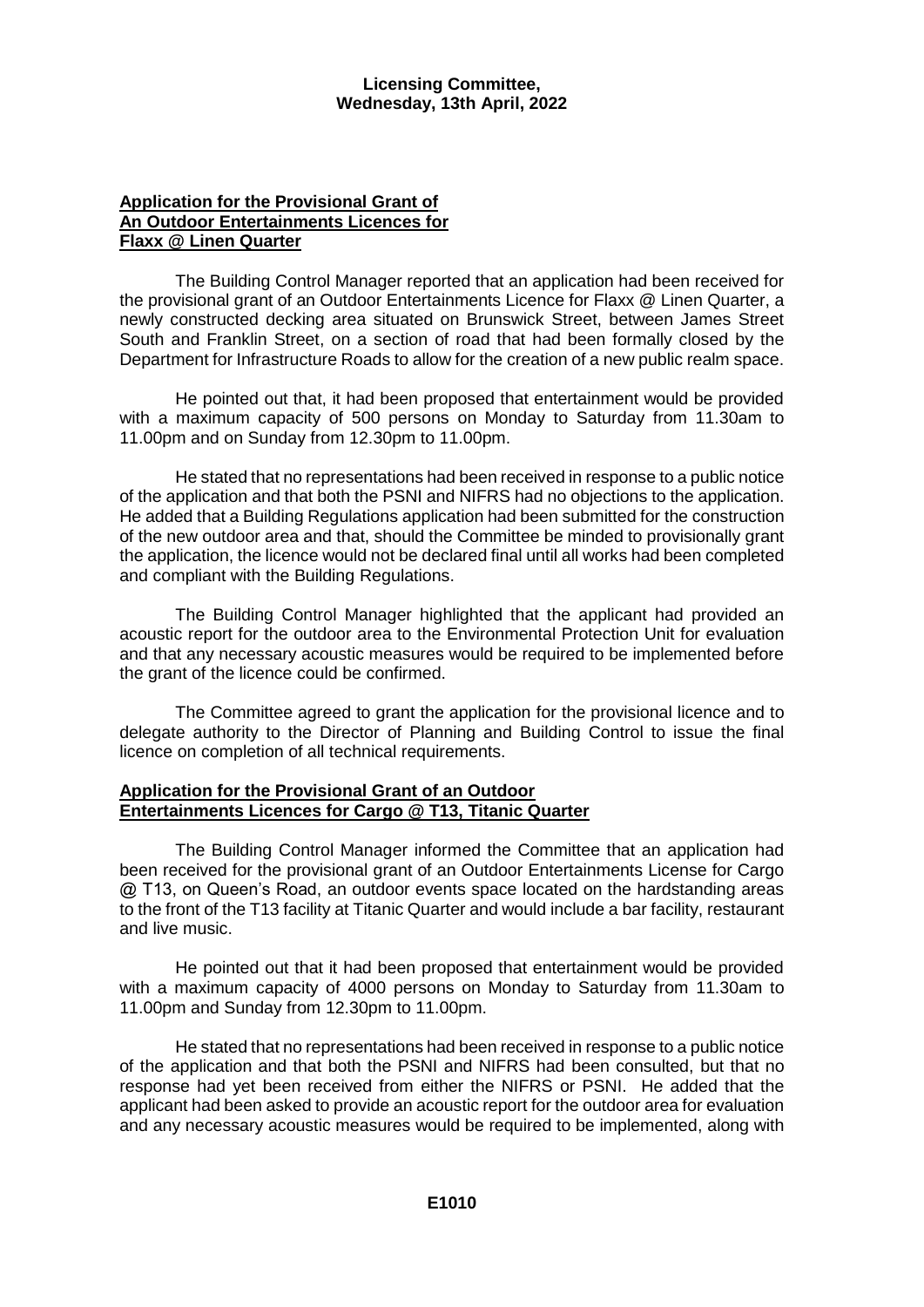any fire safety, structural or access requirements upon completion of works, before the grant of the licence could be confirmed.

The Committee agreed to grant the application for the provisional licence and to delegate authority to the Director of Planning and Building Control to issue the final licence on completion of all technical requirements, subject to no objection being received from the PSNI.

## **Applications for the Variation of an Outdoor Entertainments Licence for Pug Ugly's, 21 Bedford Street**

The Building Control Manager reported that an application had been received for the variation of an Outdoor Entertainments License for the carpark area to the rear of 29 Bedford Street, known as The Boneyard, affiliated to Pug Ugly's, the applicant.

He reminded the Committee that, at its meeting on 20th August, 2020, it had agreed to grant the Seven-Day Annual Outdoor Entertainments Licence for Pug Ugly's, thereby permitting entertainment to take place on Monday to Saturday from 12.00pm to 1.00am, and on Sundays from 12.30pm to midnight.

He stated that the applicant had proposed that entertainment would be provided with a maximum capacity of 800 persons on Monday to Saturday from 11.30am to 2am and on Sunday from 12.30pm to 1.00am, to allow them to compete with the majority of licensed premises in the vicinity. He added that the applicant had pointed out that, due to Covid-19, many patrons had a preference to socialising outdoors and an extension of hours would allow those patrons to socialise later into the evening without being disadvantaged.

The Building Control Manager stated that no representations had been received in response to a public notice of the application and that both the PSNI and NIFRS had been consulted and that the PSNI had had no objections to the application. However the NIFRS had not yet responded. He added that special licence conditions with regard to noise measures had been attached to the licence and that no noise complaints had been received in relation to the premises in the previous 12-month period.

The Committee agreed to approve the application for the variation of the 7-Day Annual Outdoor Entertainments Licence, subject to no objection being received from the NIFRS.

## **Licensing and Registration of Clubs (Amendment) Act (NI) 2021**

The Committee considered the undernoted report:

## **"1.0 Purpose of Report or Summary of main Issues**

**To update Members on a three-month trial, where authority was delegated to Council officers, to deal with any Article 44A extension applications for non-City centre locations and to**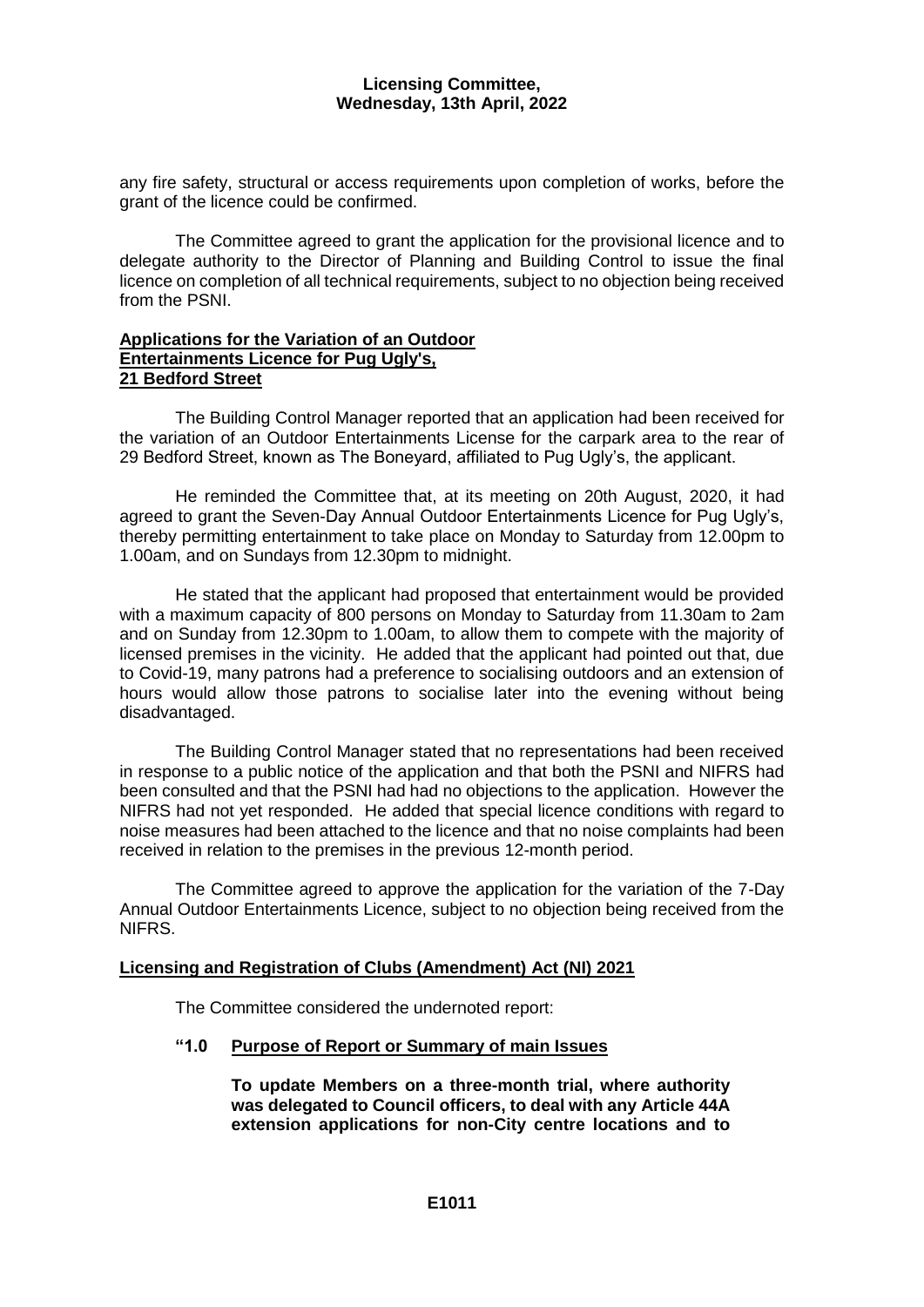**report on pubs and hotels in City centre locations, the operation of Biddy Duffy's and Horatio Todd's and on Police Service of Northern Ireland Authorisations for Additional Hours.**

## **2.0 Recommendations**

**Given the limited uptake in Article 44A extension applications and Police Service of Northern Ireland authorisations for additional hours Members are asked to consider either:** 

- **I. Extending the trial period whereby authority is delegated to officers to deal with all such applications in the manner previously agreed for a timeframe to be determined; OR**
- **II. Delegating authority to officers to deal with all such applications in the manner previously agreed until such times as there are sufficient applications made and evidence of any issues arising therefrom, if any, are such that would require those matters to be brought back to Committee for further consideration.**

**For either option this would be on the proviso that such applications did not relate to premises where the provision of entertainment had been subject to significant objections or prosecution in the past.**

**In such instances, these applications would be presented to the Committee for consideration.**

## **3.0 Main report**

## **Background**

**At your meeting of 19th January, the Committee considered a report on the Licensing and Registration of Clubs (Amendment) Act (NI) 2021 and agreed:**

**i. to delegate authority to Council officers, on a three-month trial basis, to deal with any Article 44A extension applications for non-City centre locations in a similar way to that which had been agreed for Biddy Duffy's and Horatio Todd's at the meeting on 15th December, 2021, with the proviso that such applications did not relate to premises where the provision of entertainment had been subject to significant objections or prosecution in the past. In such instances those**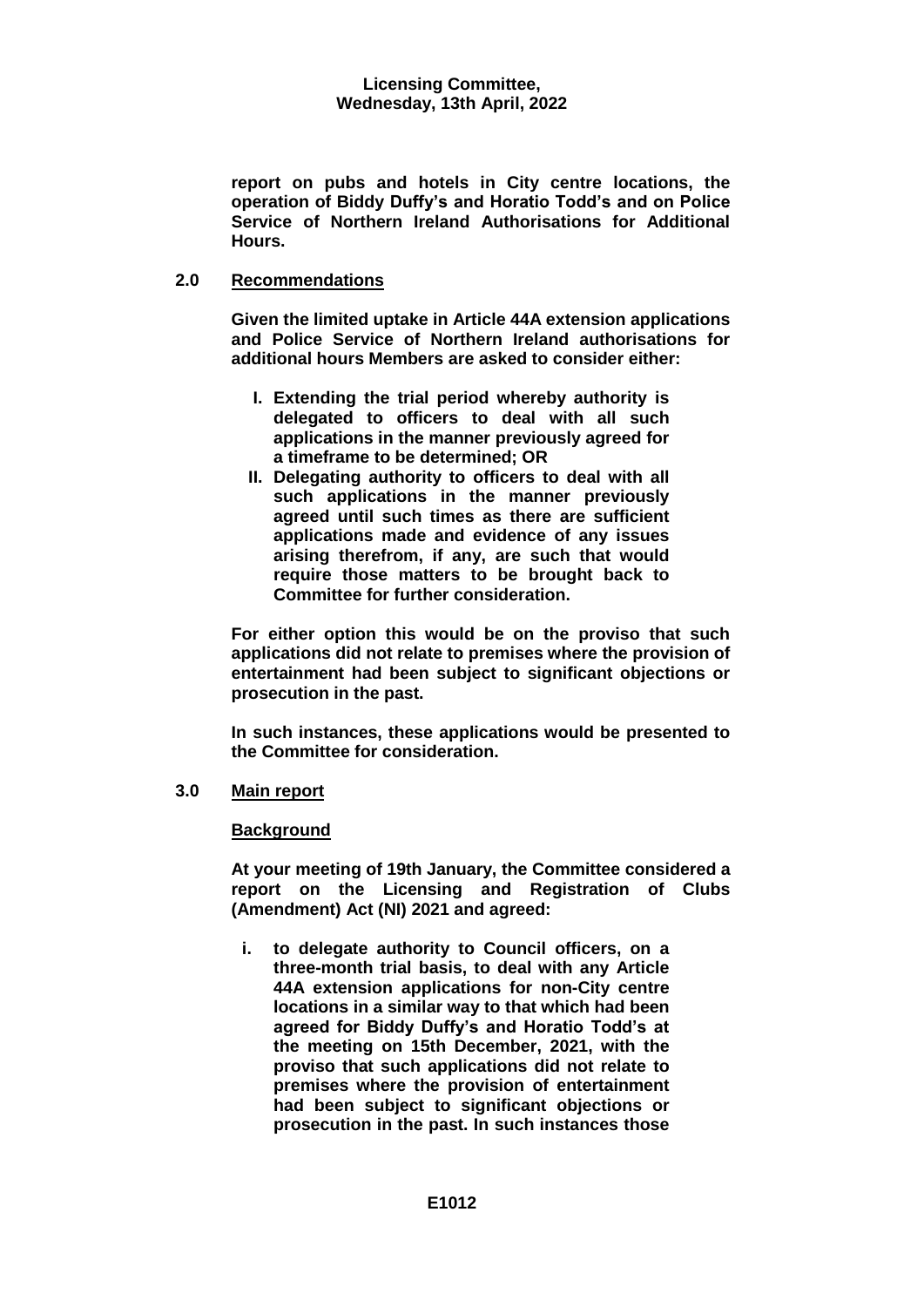**applications will be presented to the Committee for consideration;**

- **ii. that a report on the outcome of the aforementioned trial period be presented to the Committee for consideration; and**
- **iii. that the report on pubs and hotels in City centre locations, the operation of Biddy Duffy's and Horatio Todd's and on Police Service of Northern Ireland Authorisations for Additional Hours, which was due to be presented to the meeting in February, be submitted at the same time as that relating to non-City centre premises.**

## **Summary position following January Committee**

**Biddy Duffy's, 133 Andersonstown Road Horatio Todd's, 406 – 408 Upper Newtownards Road**

**The Committee agreed to offer no objection to Article 44A extension applications for Biddy Duffy's and Horatio Todd's up to 13th April 2022 and that each applicant be requested:**

- **i. to agree to withdraw all Article 44A extension applications beyond 13th April, to allow officers to provide at the Committee meeting in April an update on any issues which had arisen from the operation of the premises during the 3-month trial period, given that both premises were located in close proximity to residential accommodation; and**
- **ii. to agree not to provide entertainment after 2.00 a.m., unless an Entertainments Licence was in place which expressly permitted entertainment to take place beyond that time.**

# **Pubs and Hotels – Non-City Centre Locations Generally**

**The Committee agreed that, should any further Article 44A extension applications for non-City centre locations be received between the January meeting and 13th April 2022, officers should deal with them in a similar way as those for Biddy Duffy's and Horatio Todd's, in that each applicant would be requested:**

**i. to agree to withdraw all Article 44A extension applications beyond 13th April, to allow officers to provide at the Committee meeting in April an update on any issues which had arisen from the**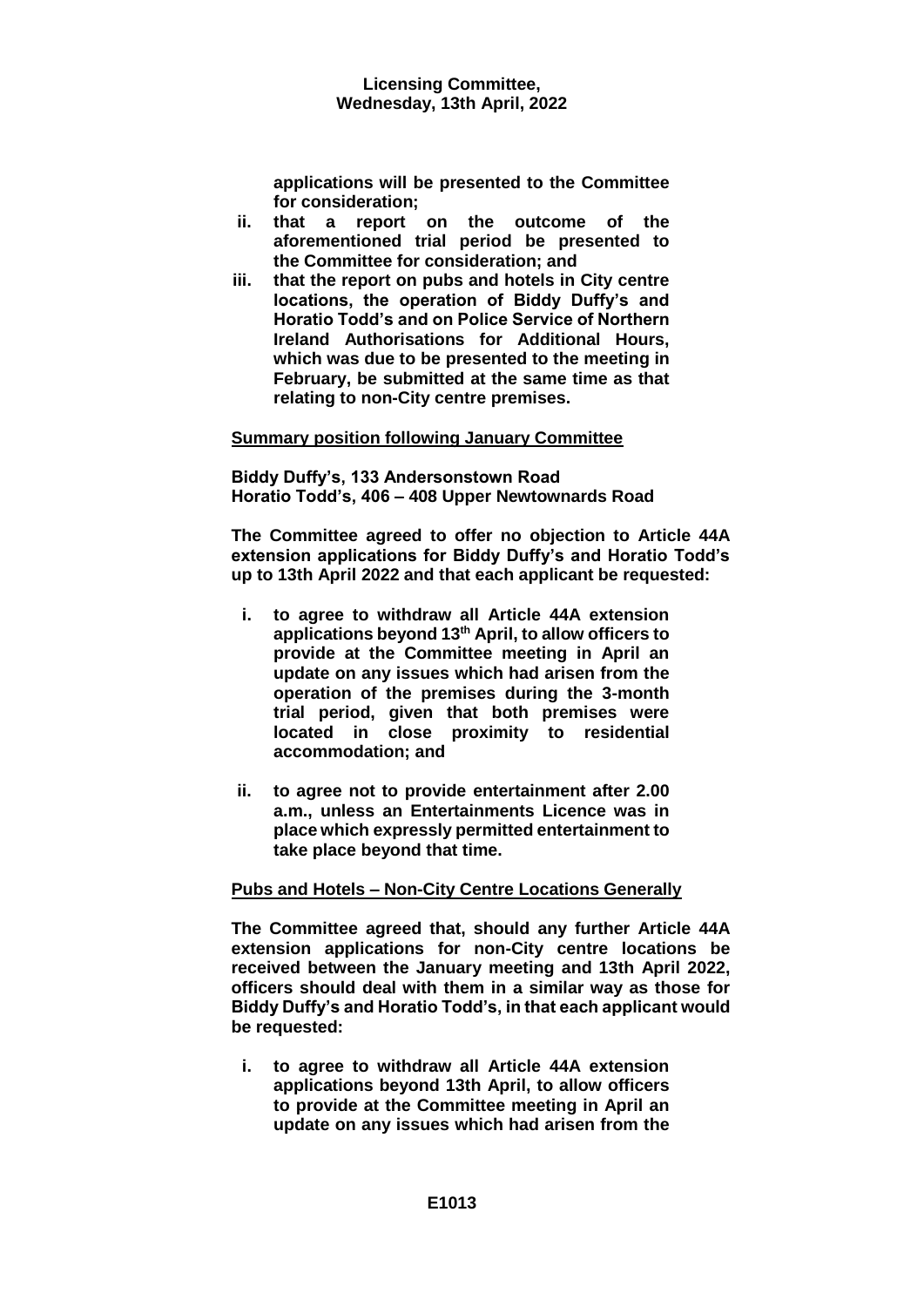**operation of the premises during the 3-month trial period, given that they were located in close proximity to residential accommodation; and** 

**ii. to agree not to provide entertainment after 2.00 a.m., unless an Entertainments Licence was in place which expressly permitted entertainment to take place beyond that time.**

**This was provided that the application did not relate to premises where the provision of entertainment had been subject to significant objections or prosecution in the past.** 

**In such instances, the application would be presented to the Committee for consideration.**

## **Pubs and Hotels – City Centre Locations**

**The Committee agreed that Article 44A extension applications for pubs and hotels in City centre locations should continue to be dealt with by Council officers under delegated authority, as follows:**

- **i. to offer no objection to Article 44A extension applications which have been received to serve alcohol to 2.00am for city centre venues where they are in possession of an entertainments licence which permits entertainment to 3.00am every night of the week, and**
- **ii. to confirm that, in principle, the Council has no objection to Article 44A extension applications which have been received to serve alcohol to 2.00 a.m. for city centre venues where they are in possession of an entertainments licence which permits entertainment to 3.00 a.m. only on specified nights of the week but advising the Court of the fact that the Entertainments Licence does not permit entertainment to 3.00am on some of the dates to which the extension applications relate.**

**It was noted that, in cases where Article 44A extension applications had been received for premises where the provision of entertainment had been subject to significant objections or prosecution, those would be presented to the Committee for consideration.**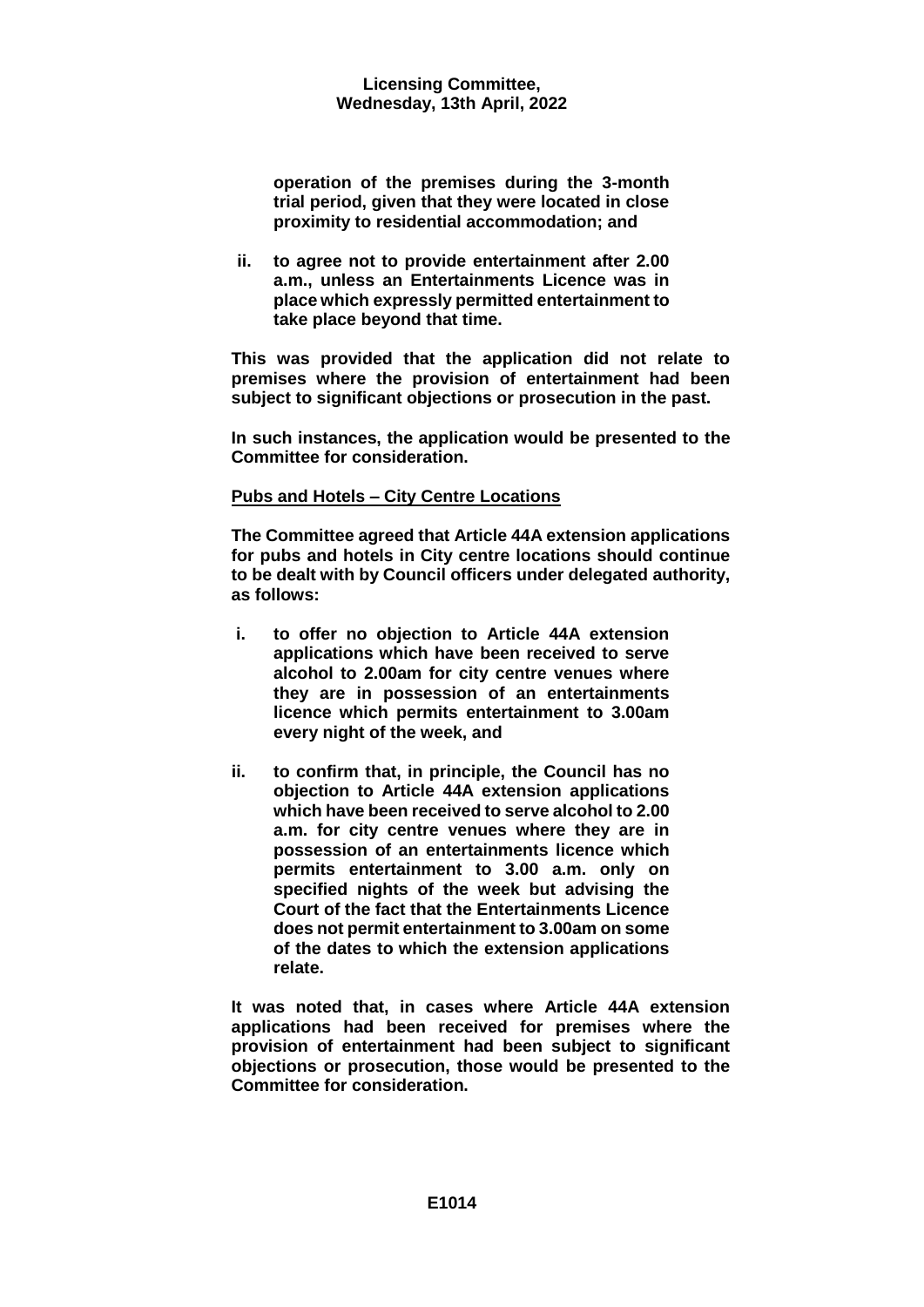#### **Police Service of Northern Ireland Authorisations for Additional Hours**

**The Committee agreed that authority be delegated to Council officers to deal with Police Service of Northern Ireland authorisations for additional hours and that no representations be made unless there is reason to do so by virtue of any:**

- **a. restrictions placed upon the Entertainment Licence (if the premises associated with the application has an Entertainments licence),**
- **b. complaints regarding the operation of, or antisocial behaviour in and around, the premises, and**
- **c. Building Regulation or other Council statutory enforcement issues.**

## **Key Issues**

## **Summary of 3-month trial period**

**Biddy Duffy's, 133 Andersonstown Road Horatio Todd's, 406 – 408 Upper Newtownards Road**

**To date neither licensee has availed of the additional hours of operation permitted by their Article 44A applications granted by the Courts. As we understand it both licensees currently only intend to use their additional hours for special occasions such as Christmas, Easter or other significant celebrations.**

**Given that the premises are close to residential properties the intention of the 3-month trial period was to consider whether the premises operating to the later hours, or any period immediately following their termination, led to undue inconvenience to persons residing in the vicinity.**

**There is therefore no evidence to provide for Committee in relation to the impact, if any, of these bars selling alcohol to 2.00am on their local neighbourhood.** 

## **Pubs and Hotels – Non-City Centre Locations Generally**

**Since your meeting in January no other Article 44A extension applications for non-City centre locations have been received by the Council.**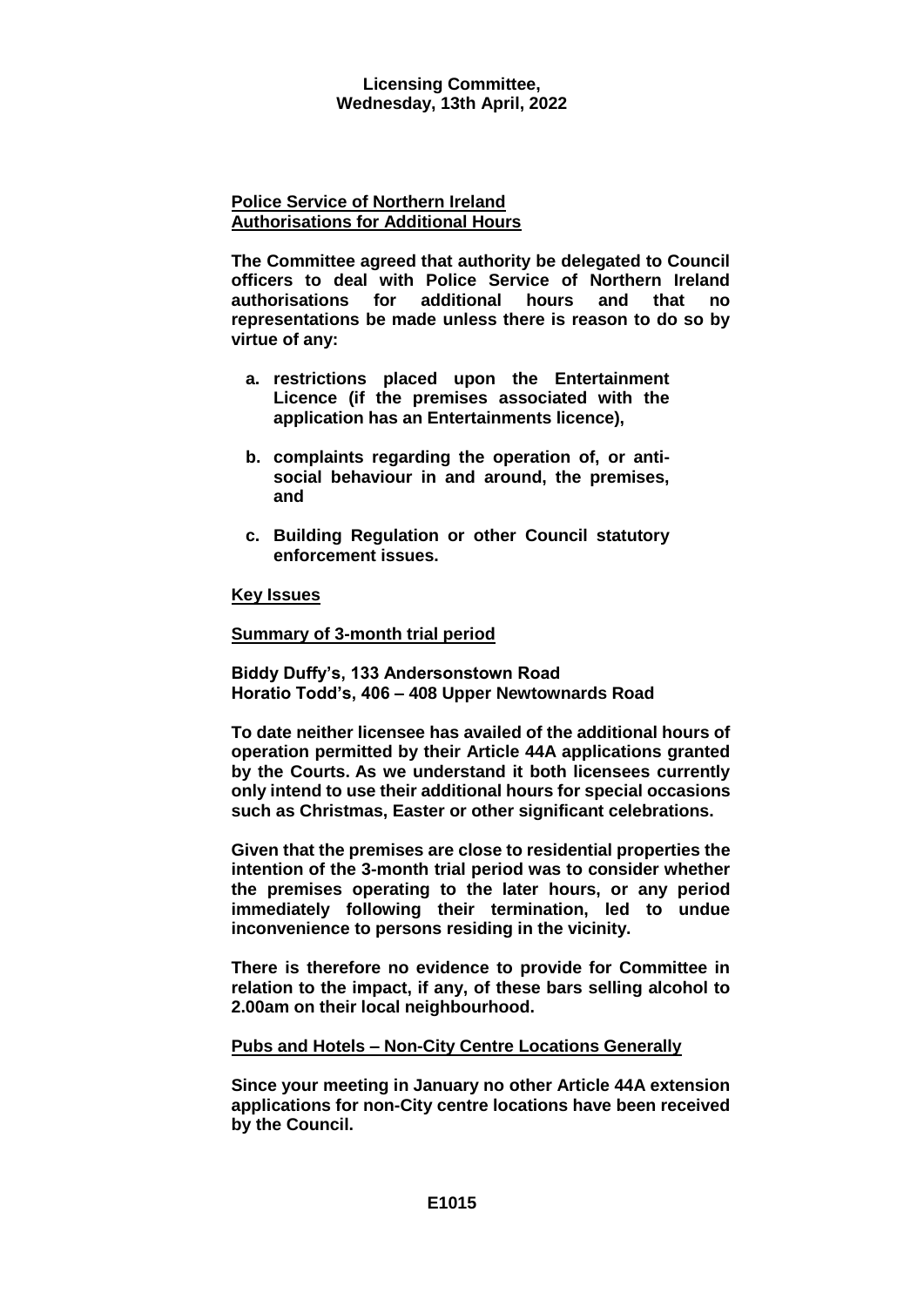**There is therefore no evidence to provide for Committee in relation to the impact, if any, of pubs and hotels in other noncity centre locations selling alcohol to 2.00am on their local neighbourhood.**

## **Pubs and Hotels – City Centre Locations**

**The Council has received 22 Article 44A extension applications for City centre pubs and hotels and these have been responded to as outlined in section 3.6 above.**

**To date we have not received any noise complaints in relation to any of these venues nor are we aware of any concerns that the PSNI have in relation to these properties.**

## **Police Service of Northern Ireland Authorisations for Additional Hours**

**The Licensing and Registration of Clubs (Amendment) Act (NI) 2021 introduced new, or amended existing, powers for police authorisations for additional hours which,**

- **1. allows pubs which have an Article 44 licence to apply to the PSNI for ad-hoc late opening (11.00pm - 1.00am) up to 20 times per year for a day not covered by the article 44 Order,**
- **2. increases the number of occasions smaller pubs (which are not structurally adapted and therefore unable to apply for an Article 44 licence) can apply for late opening (11.00pm - 1.00am) from 20 to 104 times per year, and**
- **3. increases the number of occasions registered clubs can apply for late opening (11.00pm - 1.00am) from 85 to 104 times per year.**

**The applicant must display notice of the application on or near their premises during the three weeks before the first occasion to which the application relates. The Council must also be served with a copy of the Notice three weeks before the first date to which the application relates.**

**The Council has not received notification of any applications in relation to the Police Service of Northern Ireland authorisation for additional hours since your meeting last December.**

**There is therefore no evidence to provide for Committee in relation to the impact, if any, of any applications to the Police**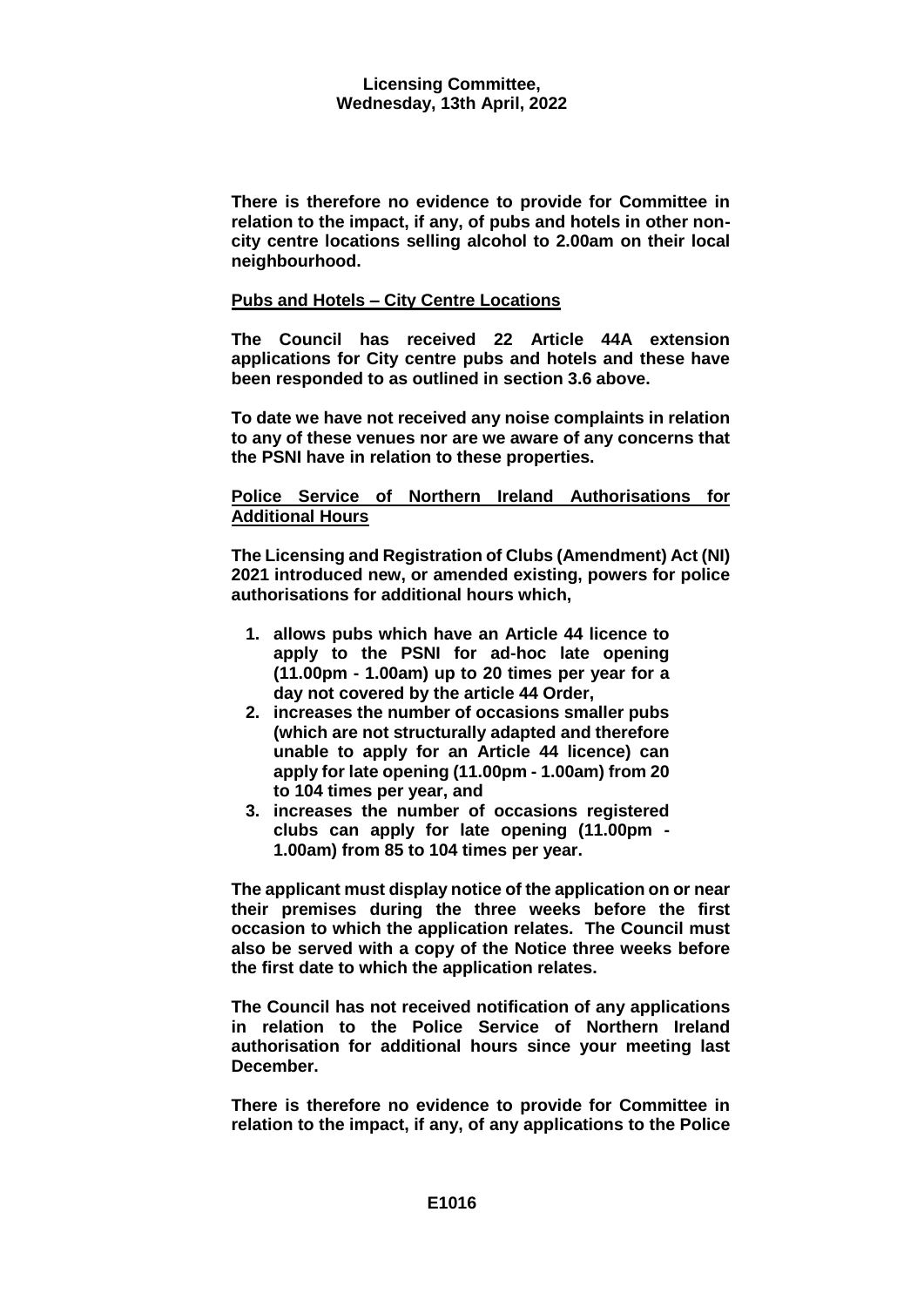**for authorisation for additional hours on local neighbourhoods.**

## **Conclusions**

**Coronavirus has had a significant impact on the licensed trade and it would seem that the introduction of new legislation to permit longer opening hours has not had the widespread uptake that might have been expected.**

**As trade in the industry and tourism generally begins to pick up again it is anticipated that there will be greater interest from pubs and hotels in availing of the opportunity to serve alcohol until 2.00am.**

**To date the introduction of the new legislation does not appear to have had any impact on the rights of local residents not to be subject to unacceptable disturbance. This situation will be kept under review as the licensed trade recovers from the impact of the pandemic.**

## **Financial and Resource Implications**

**None**

## **Equality or Good Relations Implications/ Rural Needs Assessment**

## **None."**

The Committee agreed to extend the trial period for a further six months and delegated authority to the Director of Planning and Building Control to deal with all such applications in the manner which had been previously agreed.

## **Houses in Multiple Occupation (HMO) Licenses Issued Under Delegated Authority**

The Committee noted a list of licences for Houses in Multiple Occupation which had, since its last meeting, been issued under the Council's Scheme of Delegation.

## **Application for a Licence to operate a House of Multiple Occupation**

The HMO Unit Manager provided the Committee with an overview of the undernoted report:

## **"1.0 Purpose of Report or Summary of main Issues**

**To consider an application for a Licence permitting the use of premises as a House in Multiple Occupation (HMO).**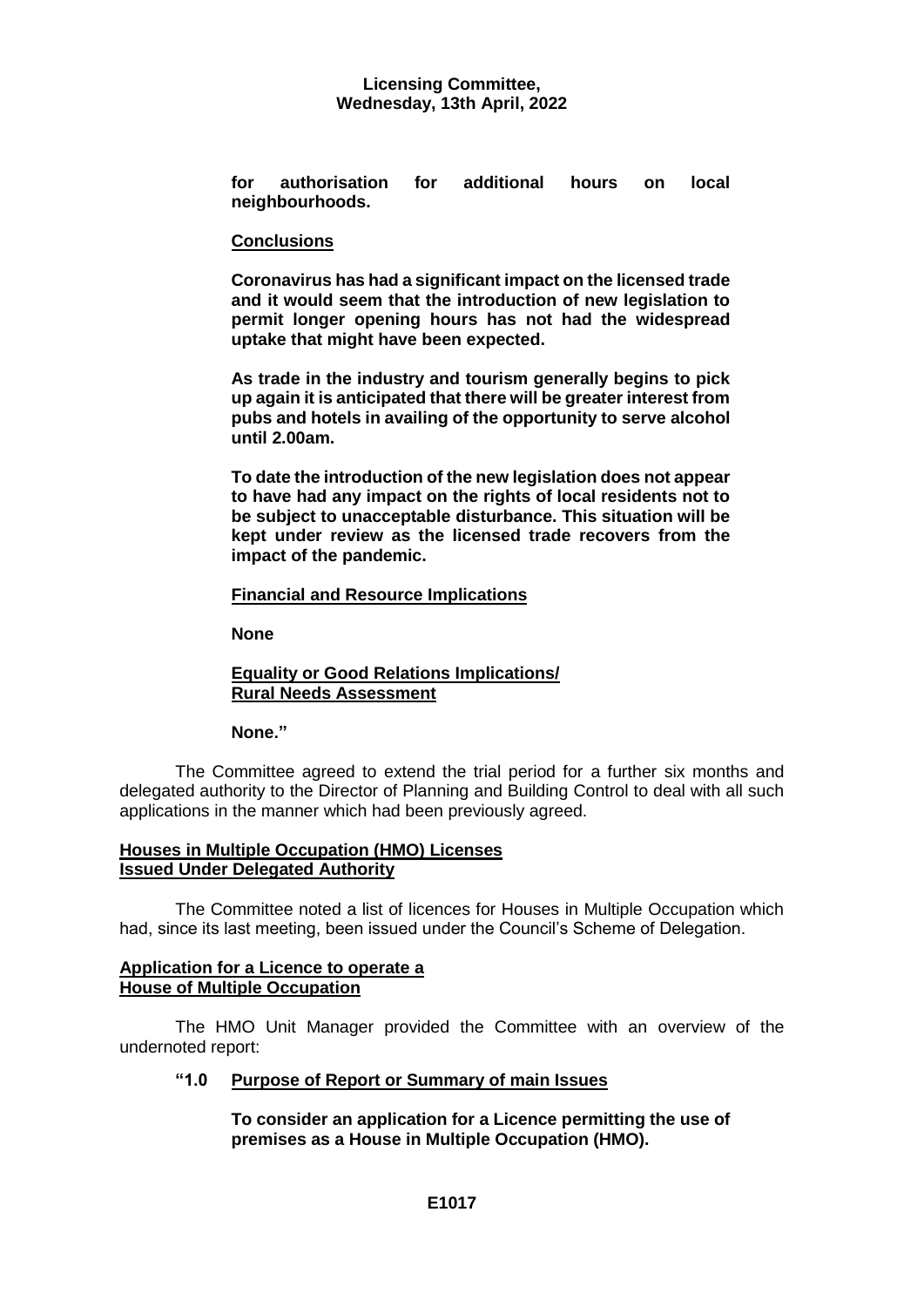| <b>Premises</b>    | <b>Application</b><br>No. | Applicant(s) | <b>Managing Agents</b> |
|--------------------|---------------------------|--------------|------------------------|
| 13 Fitzroy Avenue, | 8836                      | Mr Jack      | <b>Property People</b> |
| Belfast,           |                           | Kennedy      | <b>Belfast Ltd T/A</b> |
| <b>BT7 1HS</b>     |                           |              | <b>Property People</b> |

**Members are reminded that licences are issued for a 5-year period with standard conditions. Where it is considered necessary to do so, the Committee can also impose special conditions.** 

## **Background**

**The property was previously licensed as an HMO in the name of the previous owner who sold the property on the 4 August 2021 at which time the licence in accordance with Section 28 of the Houses in Multiple Occupation Act (Northern Ireland) 2016 ceased to have effect.** 

**On the 15 October 2021 an HMO licence application was received from the owners of the accommodation. As this was a new application the HMO Unit consulted with the Council's Planning Service who on the 15 October 2021 confirmed that a Certificate of Lawful Use or Development was granted with the planning reference LA04/2021/1732/LDE** 

**Following the publication of this application, an objection was received in relation to the application. The objection raises concerns regarding overprovision of HMOs in the locality.**

**On the 15 October 2021 the applicant submitted an application for a Temporary Exemption Notice "TEN" and following clarification from the managing agent the TEN was granted on the 20 October 2021.**

# **2.0 Recommendations**

**Taking into account the information presented Committee is asked to hear from the applicant and the objector and make a decision to either:**

- **(i) Grant the application, with or without any special conditions; or**
- **(ii) Refuse the application.**

**If the application is refused, the applicant has a right of appeal to the County Court. Such an appeal must be lodged within 28 days of formal notification of the decision. The licence will remain in place pending the appeal.**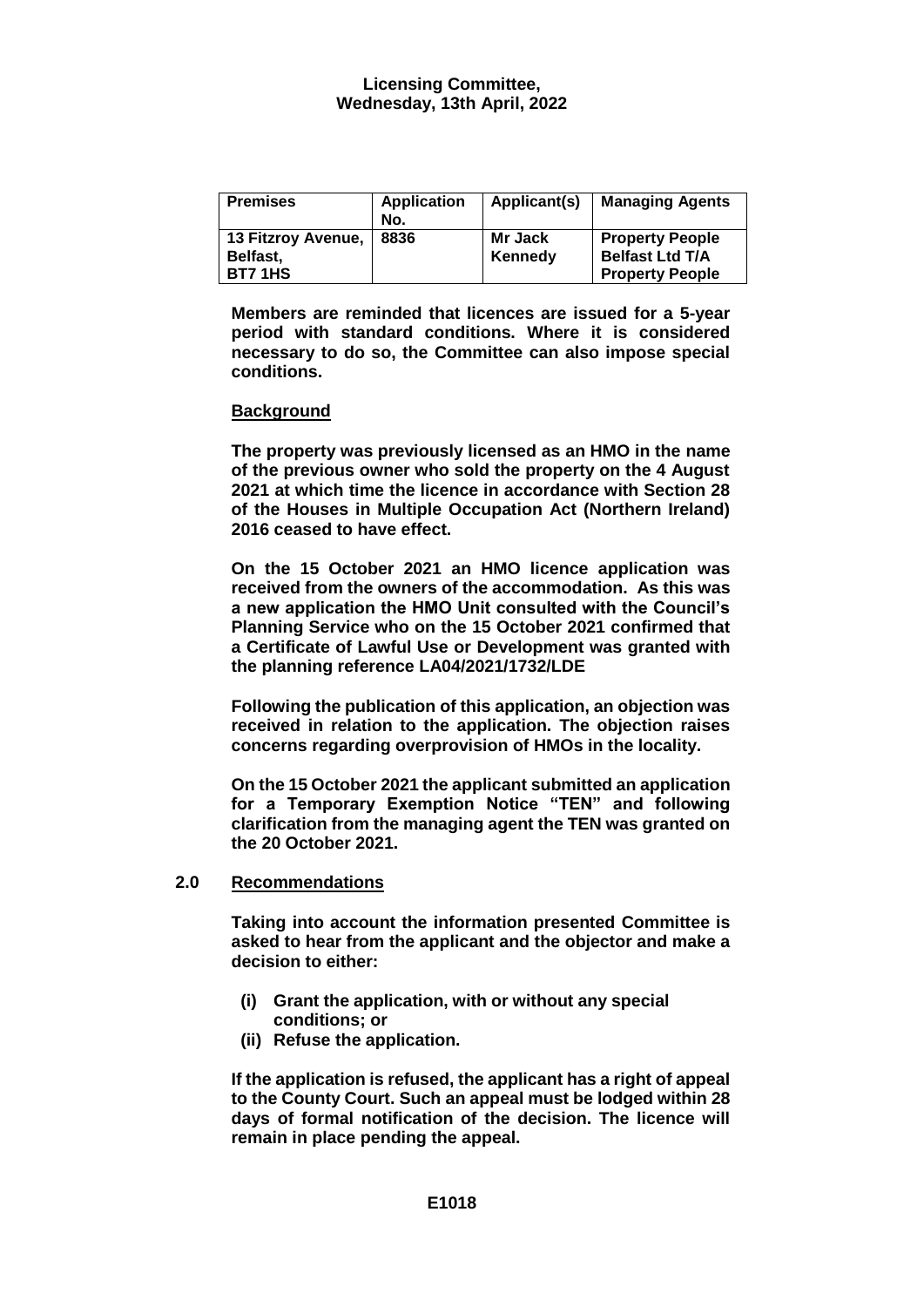# **3.0 Main Report**

## **Key Issues**

**Pursuant to the 2016 Act, the Council may only grant a licence if it is satisfied that:** 

- **a) the occupation of the living accommodation as an HMO would not constitute a breach of planning control;**
- **b) the owner, and any managing agent of it, are fit and proper persons;**
- **c) the proposed management arrangements are satisfactory);**
- **d) the granting of the licence will not result in overprovision of HMOs in the locality;**
- **e) the living accommodation is fit for human habitation and—**
	- **(i) is suitable for occupation as an HMO**
	- **by the number of persons to be specified in the licence, or**
	- **(ii) can be made so suitable by including conditions in the licence.**

## **Planning**

**As this is a new application the HMO Unit consulted with the Council's Planning Service who on the 15 October 2021 confirmed that a Certificate of Lawful Use or Development was granted with the planning reference LA04/2021/1732/LDE**

## **Fitness**

**When considering the fitness of an applicant the Council must have regard to any offences concerning fraud/ dishonesty, violence, drugs, human trafficking, firearms, sexual offences, unlawful discrimination in, or in connection with, the carrying on of any business; or any provision of the law relating to housing or of landlord and tenant law. It also permits the Council to take into account any other matter which the council considers to be relevant.**

**The NIHMO Unit has consulted with the following units within the Council's City and Neighbourhood Services Department –**

**(a) Environmental Protection Unit ('EPU') - who have confirmed that in relation to night-time noise there has been no relevant enforcement action required in respect of the HMO in the last 5 years,**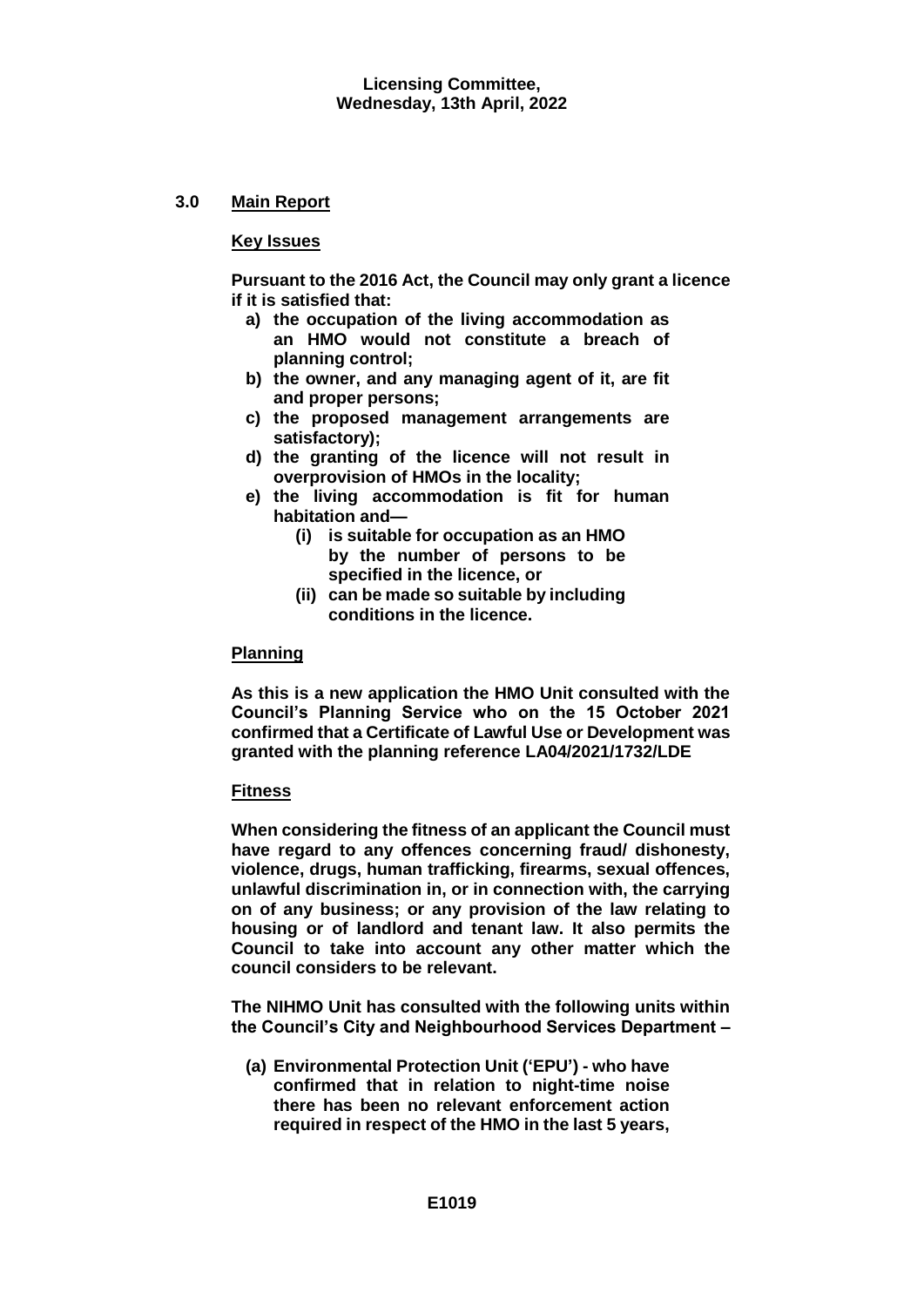- **(b) Environmental Protection Unit ('EPU') - who have confirmed that in relation to day-time noise there has been no relevant enforcement action required in respect of the HMO in the last 5 years,**
- **(c) Public Health and Housing Unit ('PHHU') - who have confirmed that in relation to rubbish accumulation/filthy premises, there has been no relevant enforcement action required in respect of the HMO in the last 5 years,**
- **(d) Enforcement Unit ('EU') - who have confirmed that in relation to litter and waste, there has been no relevant enforcement action required in respect of the HMO in the last 5 years,**

**The Applicants and Managing Agent have confirmed that they have not been convicted of any relevant offences as set out at paragraph 3.3 of this report.** 

**The Applicant or Managing Agent have not been convicted of any HMO related offences by the Council. The EPU, PHHU and EU, solely in respect of their statutory functions, have confirmed that there are no relevant, previous convictions in respect of the Applicant, Managing Agent or occupants. Due to data protection issues which have arisen, PSNI have not been accepting or responding to notification of these applications. Officers are continuing to engage with PSNI to find a resolution to this issue.**

**Officers are not aware of any other issues relevant to the Applicant's fitness.** 

## **Overprovision**

**For the purpose of determining whether or not the granting of a licence would result in an overprovision of HMOs in the locality of the accommodation, and in order to ensure consistency as both a planning and licensing authority the locality was defined as being HMO Policy Area 'HMO 2/22 Botanic, Holylands and Rugby' as defined in the document "Houses in Multiple Occupation (HMOs) Subject Plan for Belfast City Council Area 2015.**

**Legal Services has advised that there is a clear requirement in Section 8 of the 2016 Act upon the Council to be satisfied that the granting of a licence will not result in overprovision.**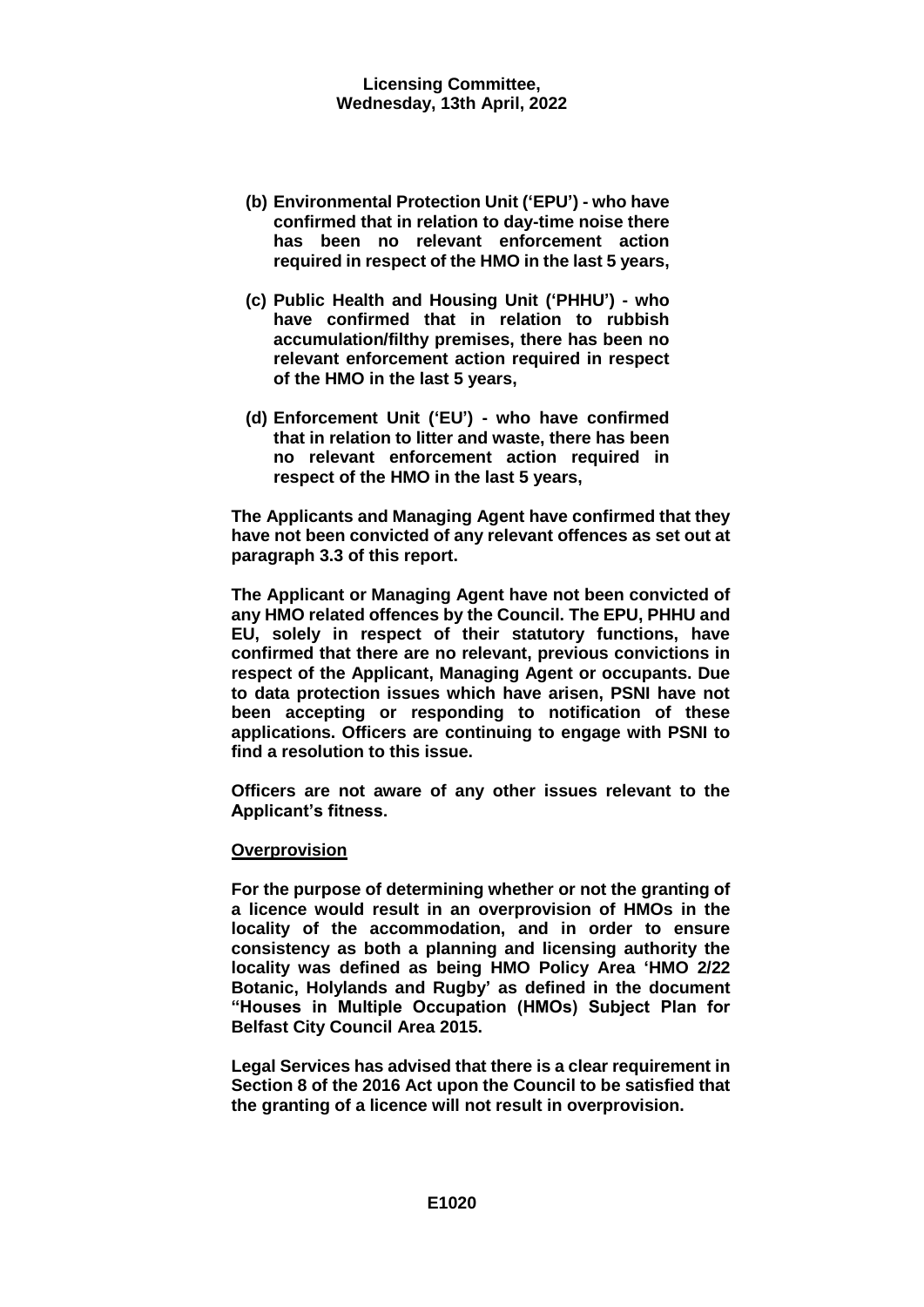**On the date of assessment, 14 February 2022 there were a total of 1100 licensed HMOs in HMO policy area 'HMO 2/22 Botanic, Holylands, Rugby' which equates to just over 45% of the total dwelling units, which in turn exceeds the 30% development limit as set out at Policy HMO 1. The 1100 licensed HMOs have a capacity of 5022 persons.** 

**The total number of dwelling units in a Policy Area is measured by Ordnance Survey's Pointer database.**

**The Council must also consider the need for housing accommodation in the locality and the extent to which HMO accommodation is required to meet that need.**

**The fact the use of the property as an HMO is permitted for planning purposes is a relevant consideration in determining whether the grant of this licence will result in overprovision. There is an argument that it may not do so as the premises are already being used as an HMO, subject to the TEN issued on 20th October 2021 was has been further extended until 26 April 2022.** 

**However, it should be borne in mind that planning permission was granted on the basis that the use had been established for 5 or more years and was therefore immune to enforcement. No assessment of overprovision was made at that time. Given the level of licensed HMO properties in this locality as set out above it would be highly unlikely that a planning application for a new HMO in the area would be successful as the thresholds in the 2015 Plan have been significantly exceeded.**

**The Council recognises that there is a need for intensive forms of housing and to meet this demand, HMOs are an important component of this housing provision. HMOs, alongside other accommodation options within the private rented sector, play an important role in meeting the housing needs of people who are single, who have temporary employment, students, low-income households and, more recently, migrant workers.**

**In September 2017 The Housing Executive published the document 'Housing Market Analysis Update – Belfast City Council Area' which states 'HMOs' form an important element of the PRS, particularly for younger people on low incomes and for single people, under the age of 35, affected by the limitation of housing benefit to the shared room rate. Anecdotal evidence also indicates that this has been a popular sector with migrant workers."**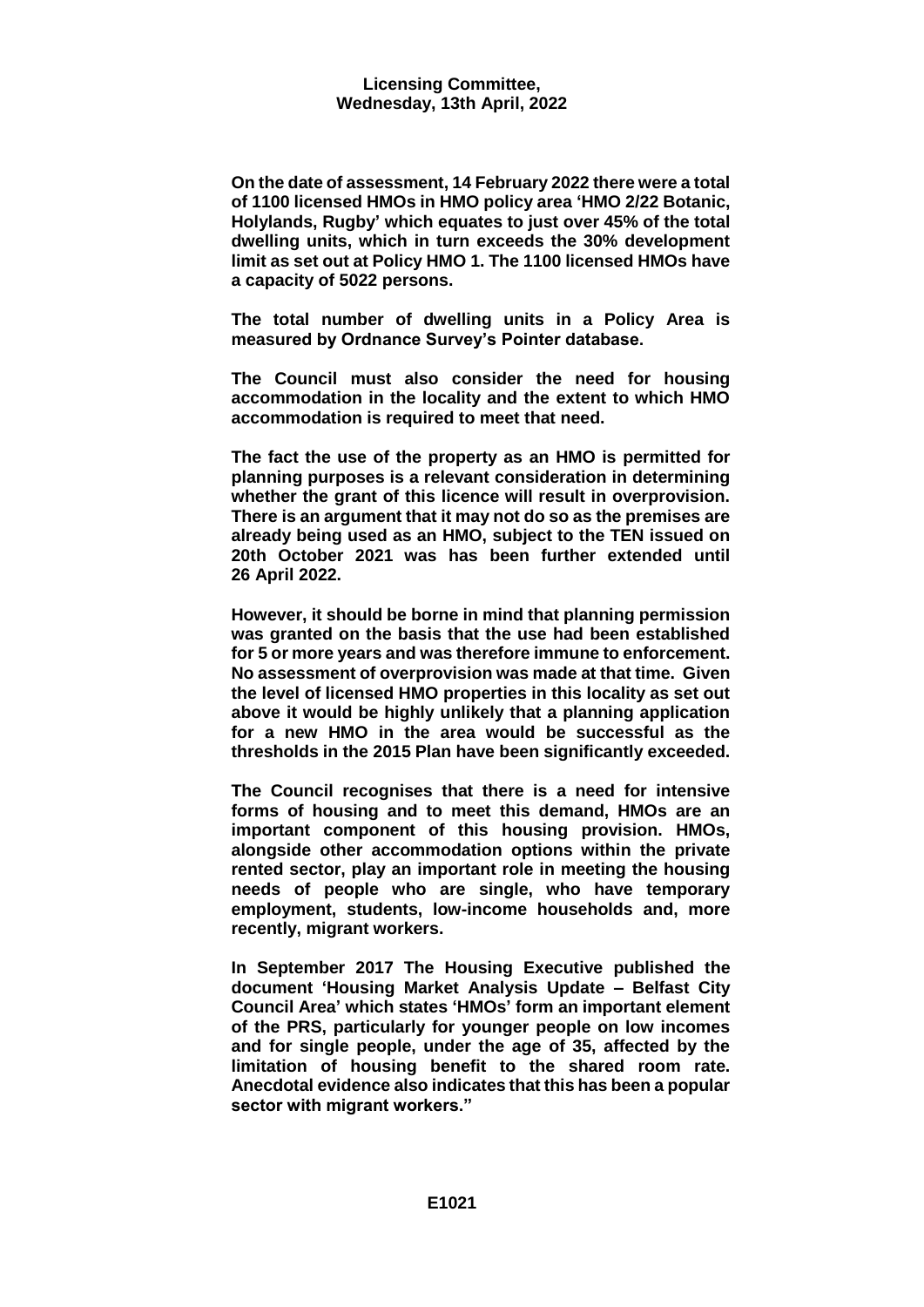**On 2 March 2022 there were 27 licensed HMOs advertised for let on the website Property News in BT7, from the information provided on the website this represented 92 bed spaces, although most of the accommodation is not available for immediate occupancy.** 

**Anecdotal evidence from conversations with HMO managing agents suggest that that there is currently a lack of HMO accommodation available in the locality. It is officers' view that it is too early to tell whether this is a temporary problem or evidence of an emerging long-term supply issue.**

## **Objections**

**One valid objection has been received in relation to this application on the grounds of over provision of HMOs in the local area. (Appendix 3)**

## **Attendance**

**The applicant and/or their representatives will be available to discuss any matters relating to the licence application should they arise during your meeting. The objector will also be in attendance if members want to hear from them.**

## **Suitability of the premises**

**An inspection of the premises was carried out by Officers from the Service on 17 December 2022 at which time it was established that an emergency escape window was required to the first floor of the property.**

## **Notice of proposed decision**

**On the 3 March 2022, pursuant to Paragraph 9 of Schedule 2 of the Houses in Multiple Occupation Act (Northern Ireland) 2016, Officers issued a notice of proposed decision to the applicant setting out the terms of the proposed licence. (Appendix 4)**

**The notice of proposed decision stated that the council proposed to refuse the licence as the council is not satisfied that the granting of the licence will not result in overprovision of HMOs in the locality in which the living accommodation is situated.**

**A statement of reasons for the proposal was included in the notice of proposed decision.**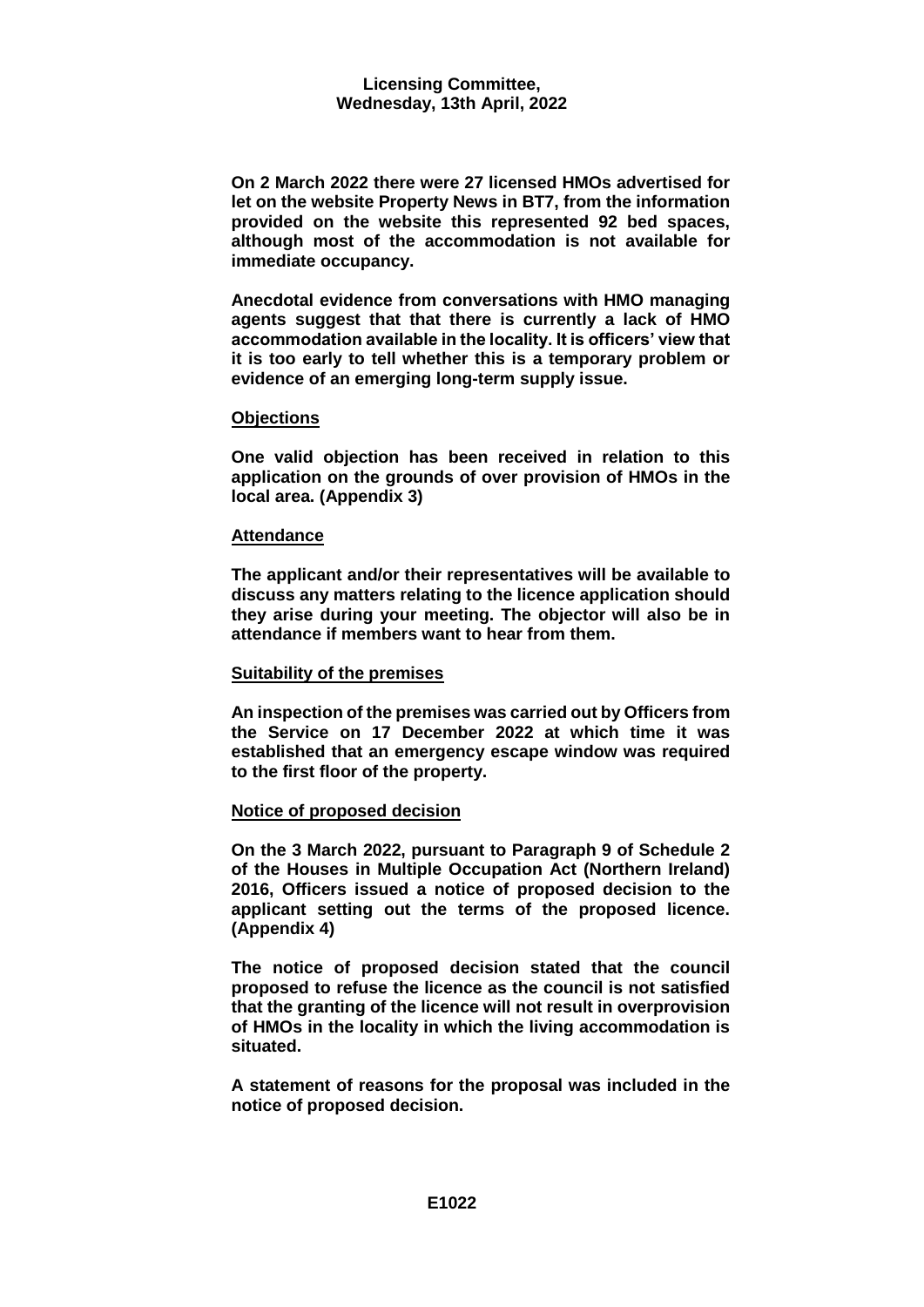# **Statement of reasons for the proposed decision**

**Overprovision:** 

**In accordance with Section 12 of the Houses in Multiple Occupation Act (Northern Ireland) 2016 '2016 Act' the Council is satisfied that the granting of the HMO licence will result in overprovision of HMO accommodation in the locality of the accommodation, for the purpose of section 8(2)(d) of the 2016 Act.** 

**For the purpose of Section 12(2) of the 2016 Act. The Council has determined the locality of the accommodation as being HMO Policy Area 'HMO 2/22 Botanic, Holylands, Rugby' as defined in the document "Houses in Multiple Occupation (HMOs) Subject Plan for Belfast City Council Area 2015 (the '2015 Plan')**

**In making this decision the Council has had regard to:**

- **(a) the number and capacity of licensed HMOs in the locality**
- **(b) the need for housing accommodation in the locality and the extent to which HMO accommodation is required to meet that need**

**To inform the Council in its consideration of the above provisions, the Council has taken account of the 2015 Plan and in particular, Policy HMO 1 and Policy HMO 2.** 

**The total number of dwelling units in a Policy Area is measured by Ordnance Survey's Pointer database.**

**Regarding Section 12(2)(a) the number and capacity of licensed HMOs in the locality.**

**On the date of assessment, 14 February 2022 there were a total of 1100 licensed HMOs in HMO policy area 'HMO 2/22 Botanic, Holylands, Rugby' which equates to just over 45% of the total dwelling units, which in turn exceeds the 30% development limit as set out at Policy HMO 1. The 1100 licensed HMOs have a capacity of 5022 persons.** 

**Regarding Section 12(2)(b) the need for housing accommodation in the locality and the extent to which HMO accommodation is required to meet that need.**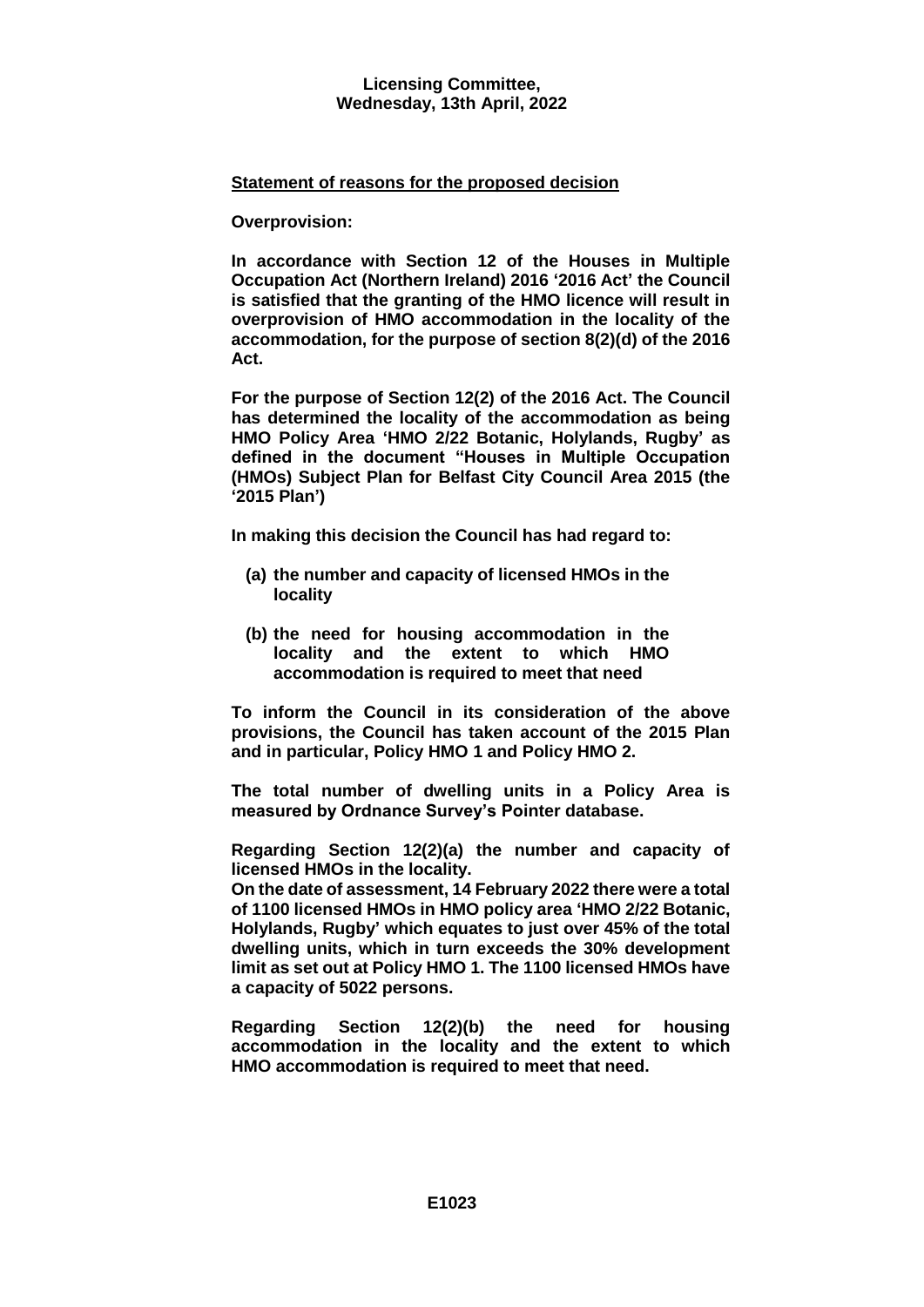**A survey of 50 properties advertised on the website Property News in the postcode area BT7 which includes policy area HMO 2/22 was undertaken on 2 March 2022.**

**This determined available accommodation was advertised in 27 licensed HMOs. From the information provided on the website this represented up to 92 bed spaces, although most of the accommodation is not available for immediate occupancy.** 

**Anecdotal evidence from previous conversations with HMO managing agents suggest that that there is currently a lack of HMO accommodation available in this locality. It is too early to tell whether this is a temporary problem or evidence of an emerging long-term supply issue.**

**Officers cannot be satisfied that the granting of the HMO licence will not result in overprovision of HMO accommodation in the locality of the accommodation for the purpose of section 8(2)(d) of the 2016 Act.**

## **Applicant's response to the notice of proposed decision**

**On the 16 March 2022 the applicant submitted a written response to the notice of proposed decision in which he provides representations and commentary on the statement of reasons included in the notice of proposed decision.**

**Additionally, the applicant provides commentary on the subject premises, his capacity as a fit and proper person and the objection received.**

## **Financial and Resource Implications**

**None. The cost of assessing the application and officer inspections are provided for within existing budgets.**

## **Equality or Good Relations Implications/ Rural Needs Assessment**

#### **There are no equality or good relations issues associated with this report."**

The Chairperson welcomed to the meeting Ms. B. Ruddy, who had submitted an objection to the application. Ms. Ruddy explained to the Committee that, as a resident of the area for over 30 years and as Chair of the Holylands Residents' Network, she had seen the destruction of the area due to overprovision of HMO licences over the previous number of years and that the community had been decimated. She highlighted the impact of overprovision in the area, stating that it was the most densely populated area in Belfast,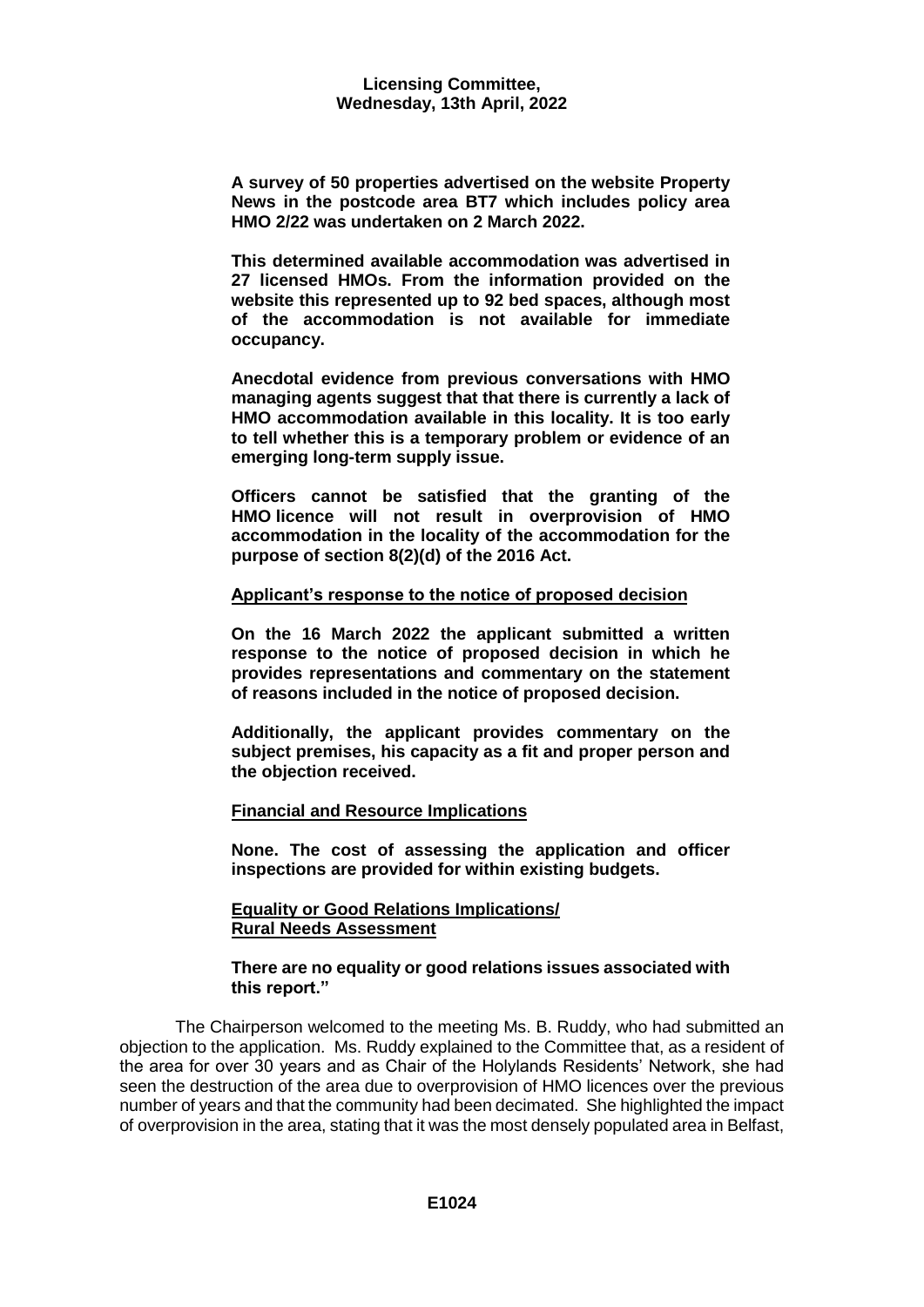it had the highest rates of antisocial behaviour and constant fly tipping and open bins in the streets, due to lack of space to the rear of the properties, had caused foul smells in the area.

She reported that residents had endured noise issues, both during the day and through the night, and that car parking had caused congestion and pollution within the residential area. She added that the figure of 45% HMO provision in the area, contained within the report was not a true reflection of the area and, in any case, was far above the 30% recommendation.

She referred to the Council statement that there had been no complaints received with regard to antisocial behaviour at this property. She stated that it had not been accurate as the complaints procedure involved a number of agencies and the complexity of making a complaint discouraged many residents from doing so. She added that there was an intimidation factor with regard to making complaints due to a fear that windows would be broken or cars damaged, if a complaint were to be lodged.

She acknowledged that demographics were changing in the area and that there was a need for HMO licences as part of the housing market to provide affordable housing, but stated that the Holylands area was saturated with regard to HMO provision.

Ms. Ruddy stated that her work in the local community was aimed at reducing antisocial behaviour and promote regeneration, to make it a more welcoming area for families and young people.

The Chairperson thanked Ms. Ruddy for her presentation and welcomed Mr. J. Kennedy, the applicant, to the meeting. Mr. Kennedy explained that Ms. Ruddy had objected to the HMO application on generic grounds of overprovision and had not submitted any evidence in support of that claim. He stated that his application should not be considered to contribute to overprovision in the area and reported that there was significant underprovision in the area.

He pointed out to the Committee that the property had held an HMO licence, since 2014, prior to its recent sale and transfer of ownership, and that, had the change of ownership not occurred, the previous licence would have remained valid until November, 2023.

He referred to the Council's assessment for overprovision and stated that, in his view, the Council had a weak anecdotal commentary that was clearly not a robust assessment of housing provision in the area.

He informed the Committee that the property was an excellent example of very high quality, recently renovated, five-bedroom accommodation which was well designed and well managed and that the property met, if not exceeded, all necessary standards for the operation of an HMO licence.

He outlined the benefits of an HMO property for students, low-income households and migrant workers and stated that the private rental sector played a vital role in meeting accommodation needs. He added that there was underprovision of HMO properties in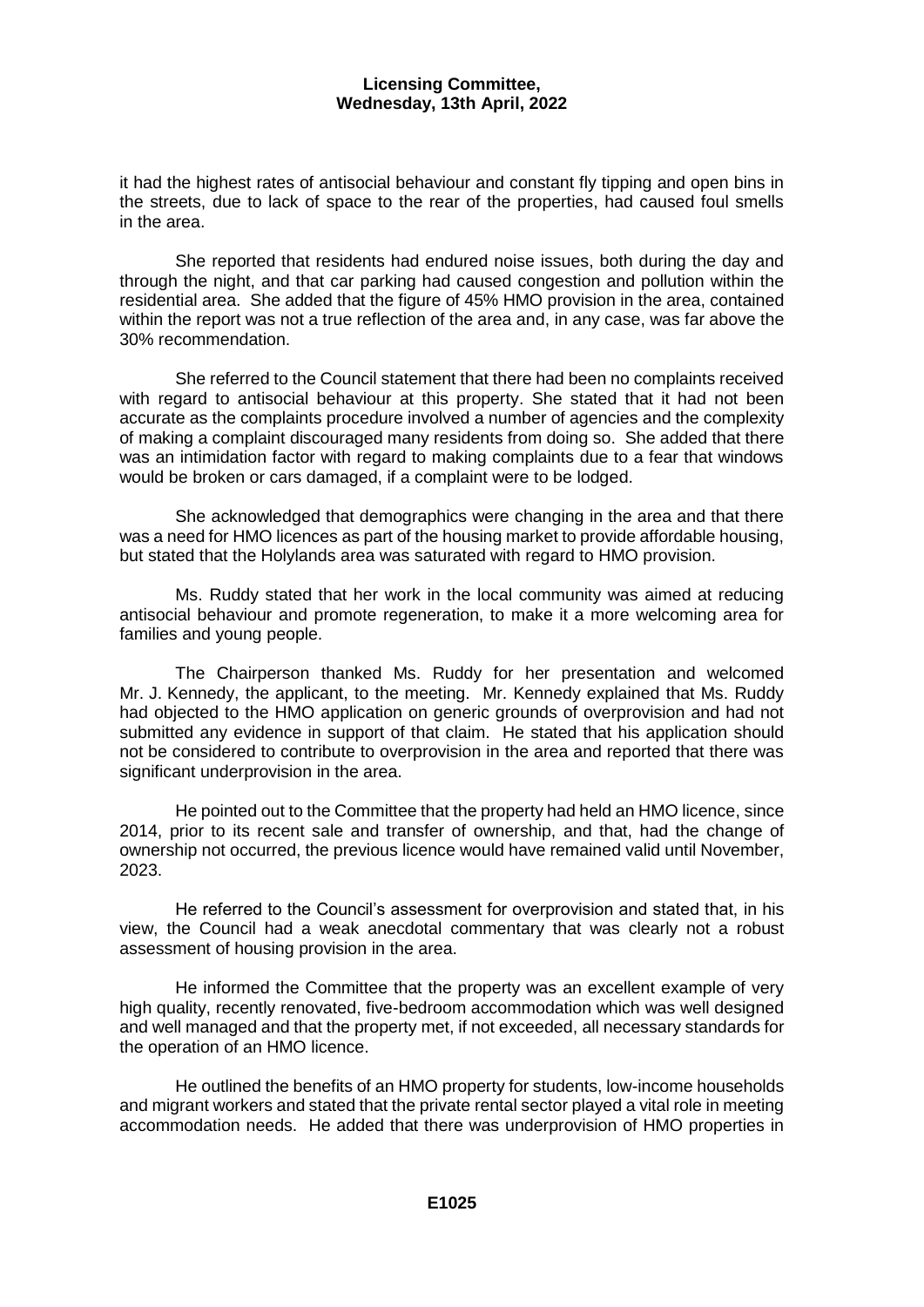the area and that statements from two large, well-respected and established expert local agents who operated in the area, supported his assertion of underprovision, in that they stated that the volume of HMO provision in the area does not meet the demand.

Mr. Kennedy concluded by stating that he felt that his application, on a property which previously operated as an HMO, should be granted, in order to continue to help address the growing accommodation demand in the area and that his application was no different to the large number of applications that had been approved earlier in the meeting.

The Chairperson thanked Mr. Kennedy for his presentation and asked the Committee if they had any questions for the applicant or objector to the application.

A Member stated that, although the fitness of the applicant was not being contested, the inference that there was underprovision of HMO licences in the Holylands area was not an accurate statement and that, the data assessment, undertaken in February, 2022, had indicated that 45% of the total dwelling units in the Botanic, Holylands, Rugby HMO Policy Area, were licenced HMO units, which exceeded the 30% development limit, as set out at Policy HMO 1. He added that Legal Services had advised the Committee that there was a clear requirement in Section 8 of the 2016 Act that the Council may only grant a licence if it had been satisfied that the granting of the licence would not result in overprovision of HMOs in the locality.

One Member commented that she felt it had been unfair that property agents in the area, with the knowledge that, upon the transfer of ownership of a property, the owner must apply for a new licence, rather than a renewal, had not been forthcoming or transparent with regard to the application process and HMO policies in an area of overprovision, with prospective homeowners in advance of purchase.

The Committee agreed to refuse the application on the basis that granting the license would result in overprovision.

# **Non-Delegated Matters**

## **Continuation of Reduced Fees for Entertainments Licences**

The Building Control Manager reported that, following the decision of the Department for Communities in February, 2021, which determined that a reduced fee of £1 would apply to applications for the renewal of all categories of entertainments licence, both indoor and outdoor, received after 6th April, 2021, to alleviate the hardship that was being experienced by the hospitality industry due to Covid-19 restrictions, the Department had asked for the Council's views on whether there was a need to extend the measure beyond the 2021/22 financial year.

He referred to the Committee's decision of 16th February, 2022, where it agreed that the Council would recommend that the reduced fee should continue for the 2022/23 financial year.